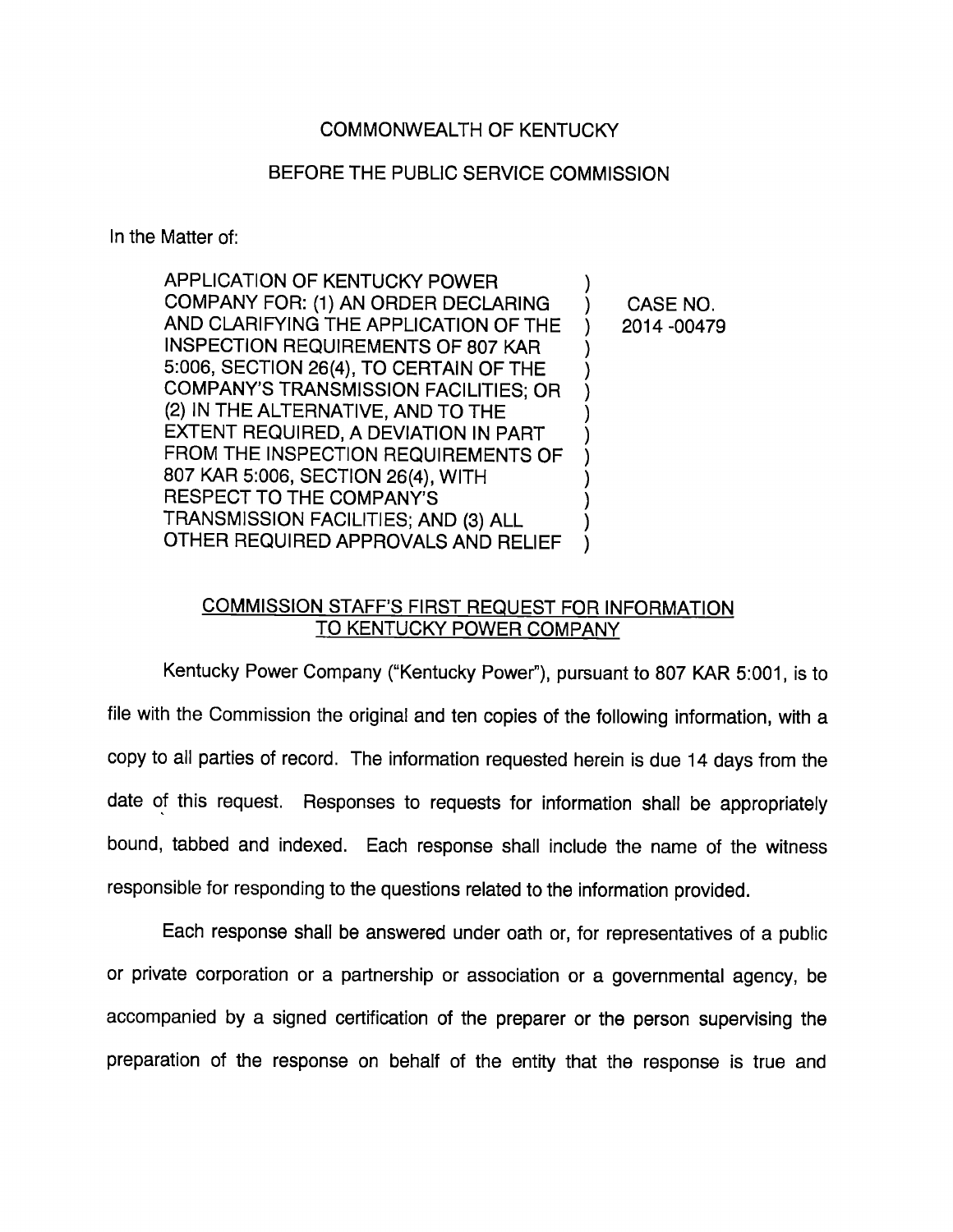accurate to the best of that person's knowledge, information, and belief formed after a reasonable inquiry.

Kentucky Power shall make timely amendment to any prior response if it obtains information which indicates that the response was incorrect when made or, though correct when made, is now incorrect in any material respect. For any request to which Kentucky Power fails or refuses to furnish all or part of the requested information, it shall provide a written explanation of the specific grounds for its failure to completely and precisely respond.

Careful attention should be given to copied material to ensure that it is legible. When the requested information has been previously provided in this proceeding in the requested format, reference may be made to the specific location of that information in responding to this request. When filing a paper containing personal information, Kentucky Power shall, in accordance with 807 KAR 5:001, Section 4(10), encrypt or redact the paper so that personal information cannot be read.

1. State the factors that Kentucky Power believes are relevant in classifying its 34.5-kV lines as transmission facilities.

2. Are the 34.5-kV electric facilities inspected on the same schedule as facilities operating at or above 69 kV? If not, explain in detail the inspection schedule and types of inspections performed on the 34.5-kV facilities.

3. State the factors that Kentucky Power believes are relevant in classifying its 46-kV lines as transmission facilities.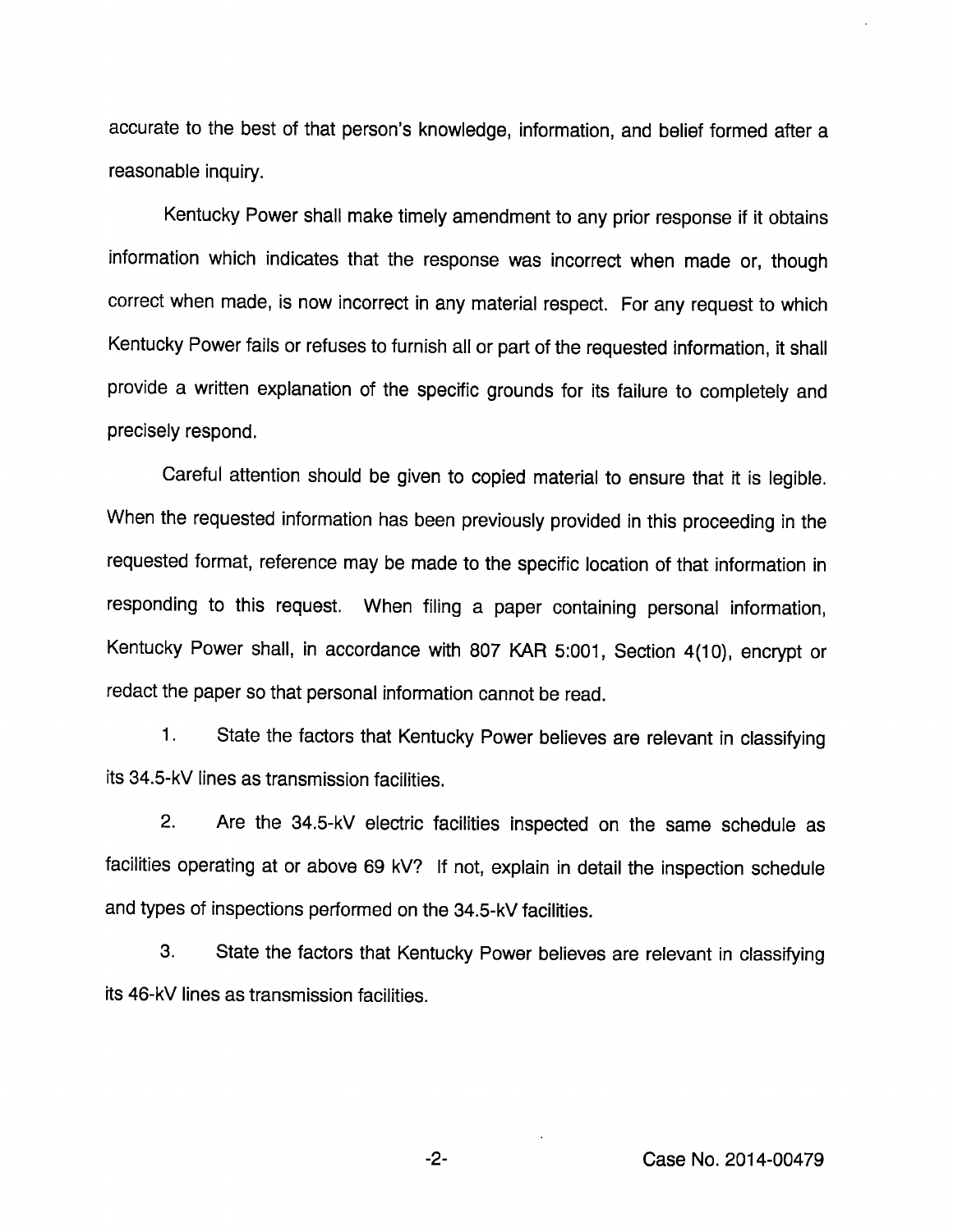4. Are the 46-kV electric facilities inspected on the same schedule as facilities operating at or above 69 kV? If not, explain in detail the inspection schedule and types of inspections performed on the 46-kV facilities.

5. Are the construction standards utilized for the approximate ten miles of 34.5-kV electric facilities the same as those utilized for electric facilities operating at or above 69 kV? Identify in the response any difference in construction standards.

6. Are the construction standards utilized for the 166 miles of 46-kV electric facilities the same as those utilized for electric facilities operating at or above 69 kV? Identify in the response any difference in construction standards.

7. State the vegetation management plan and practices for the approximate ten miles of 34.5-kV electric facilities. Identify in the response any vegetation management practice for these facilities that differs from vegetation management practices for transmission facilities operating at or above 69 kV. Provide all documentation supporting the response.

8. State the vegetation management plan and practices for the 166 miles of 46-kV electric facilities. Identify in the response any vegetation management practice for these facilities that differs from vegetation management practices for transmission facilities operating at or above 69 kV. Provide all documentation supporting the response.

9. Are there any points of service or other electric service arrangements that directly utilize electricity for the 34.5-kV or 46-kV electric facilities? If so, identify each point of service or other electric service arrangement.

-3- Case No. 2014-00479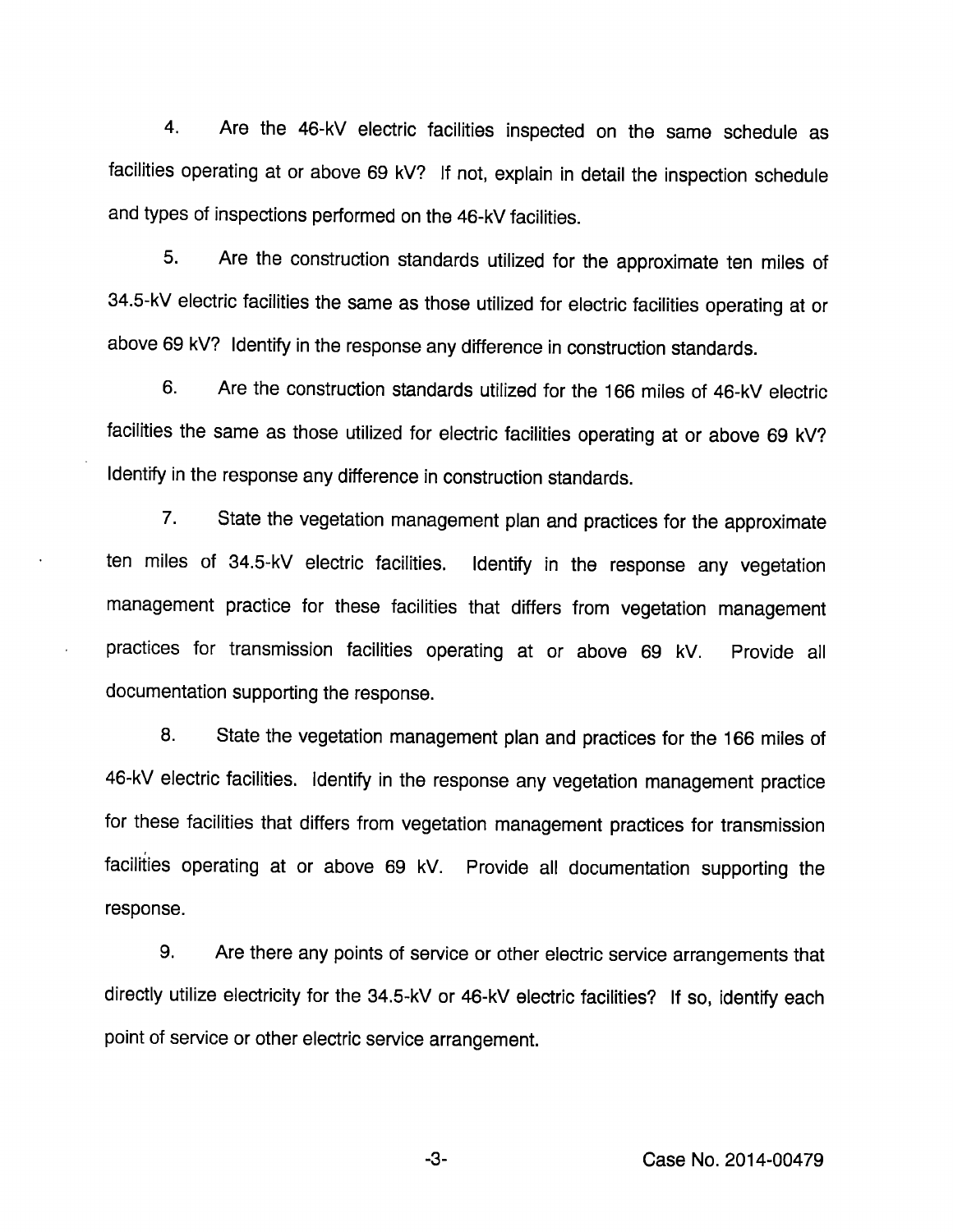10. Refer to the record in Case No. 2006-00494.<sup>1</sup> At page 3 of the Direct Testimony and Exhibits of Everett G. Philiips, filed with the Commission on April 13, 2007, Mr. Phillips states the following: "Our transmission system includes 1,235 miles of transmission lines in Kentucky with voltages ranging up to 765 kV. Our distribution system includes more than 9,636 miles of lower voltage lines on 205,915 company owned poles." Answer the following questions.

a. What portion of the 166 miles of 46-kV electric facilities were included as part of the 1,235 miles of transmission lines in Kentucky identified in Mr. Phillips' testimony in Case No. 2006-00494?

b. What portion of the 166 miles of 46-kV electric facilities were included as part of the more than 9,636 miles of lower-voltage lines?

c. What portion of the approximate ten miles of 34.5-kV electric facilities were included as part of the 1,235 miles of transmission lines in Kentucky identified in Mr. Phillips' testimony in Case No. 2006-00494?

d. What portion of the approximate ten miles of 34.5-kV electric facilities were included as part of the more than 9,636 miles of lower-voltage lines?

11. Refer to the record in PSC Case No. 2006-00494.<sup>2</sup> At page 4 of the Direct Testimony and Exhibits of Everett G. Phillips, Mr. Phillips discusses ongoing "Distribution Asset Management Programs" and "Transmission Asset Management Programs." Answer the following questions.

<sup>&</sup>lt;sup>1</sup> Case No. 2006-00494, An Investigation of the Reliability Measures of Kentucky's Jurisdictional Electric Distribution Utilities and Certain Reliability Maintenance Practices (Ky. PSC Oct. 26, 2007).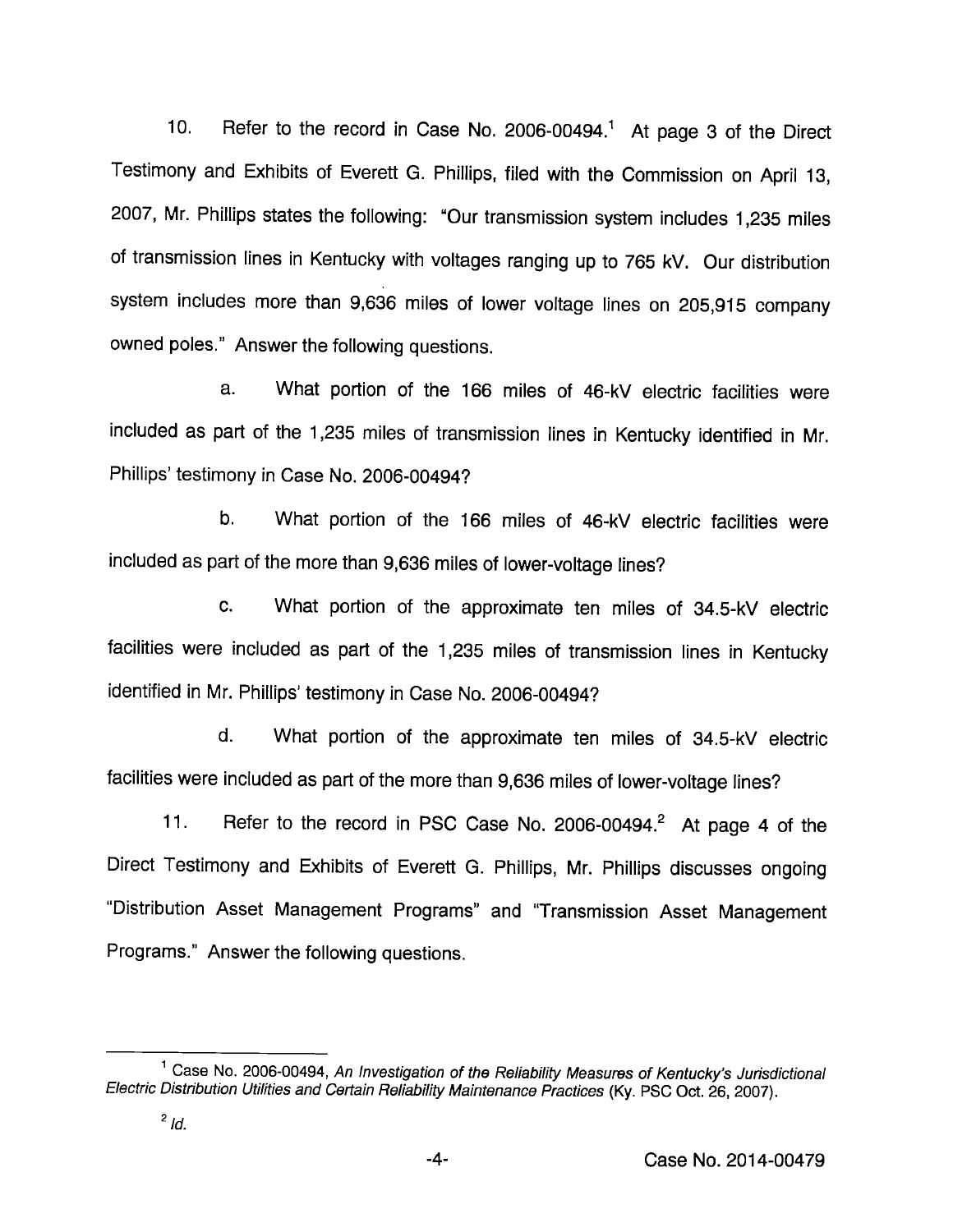a. What portion of the 166 miles of 46-kV electric facilities are included as part of a Distribution Asset Management Program? Provide all documentation supporting the response.

b. What portion of the 166 miles of 46-kV electric facilities are included as part of a Transmission Asset Management Program? Provide all documentation supporting the response.

c. What portion of the approximate ten miles of 34.5-kV electric facilities are included as part of a Distribution Asset Management Program? Provide all documentation supporting the response.

d. What portion of the approximate ten miles of 34.5-kV electric facilities are included as part of a Transmission Asset Management Program? Provide all documentation supporting the response.

12. Identify the portion of the 166 miles of 46-kV pole miles that Kentucky Power includes in determining any allocation factors relating to maintenance of transmission right-of-way.

13. Identify the portion of the approximate ten miles of 34.5-kV pole miles that Kentucky Power includes in determining any allocation factors relating to maintenance of transmission right of way.

14. Indicate the functional class of property ("transmission" or "distribution") that Kentucky Power utilizes for recording the 166 miles of 46-kV electric facilities as property, plant, and equipment. Provide in the response the account number(s) in Kentucky Power's Chart of Accounts for these electric facilities.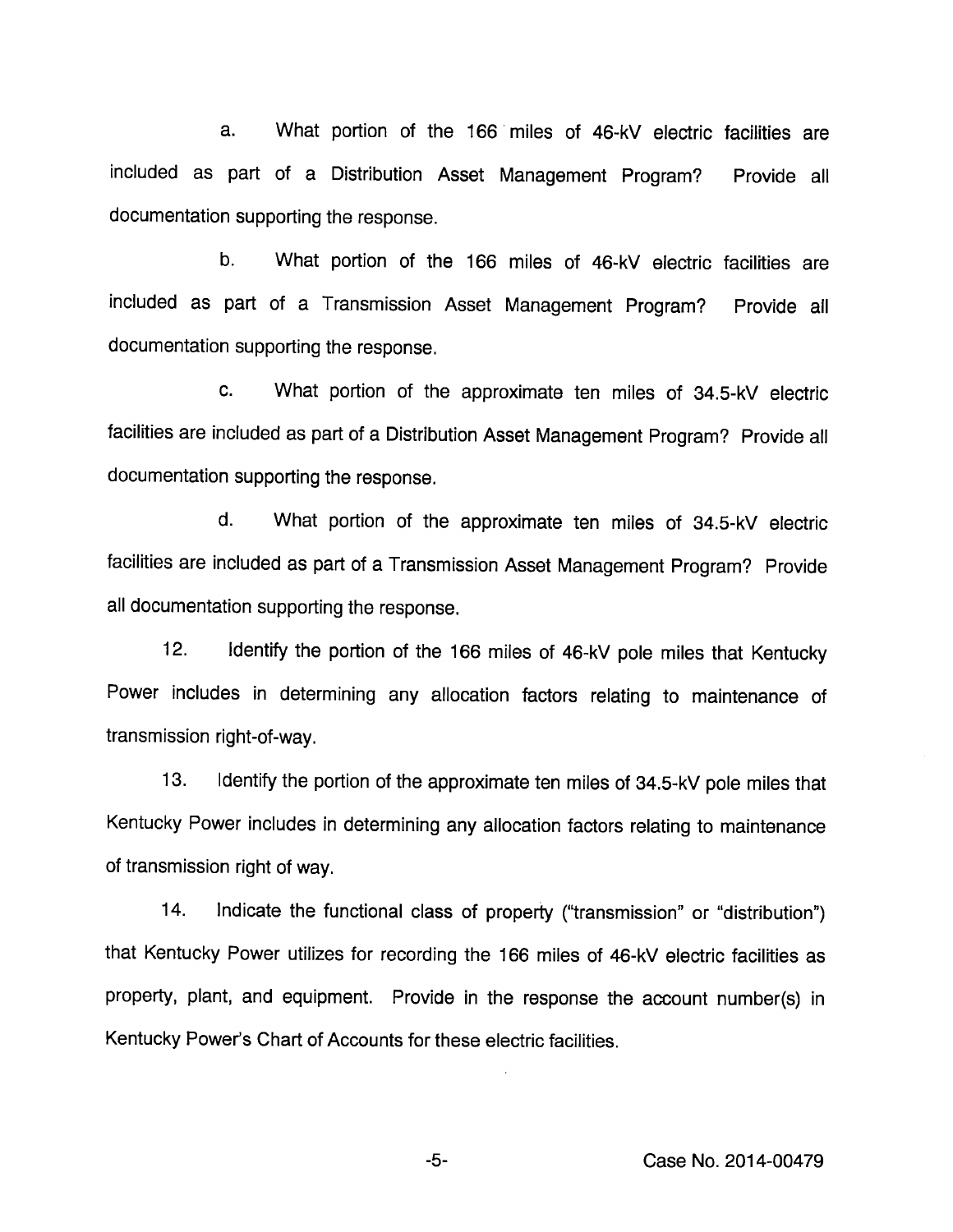15. Indicate the functional class of property ("transmission" or "distribution") that Kentucky Power uses for recording the approximate ten miles of 34.5-kV electric facilities as property, plant, and equipment. Provide in the response the account number(s) in Kentucky Power's Chart of Accounts for these electric facilities.

16. Identify the depreciation practices for the 166 miles of 46-kV electric facilities. Provide in the response the deprecation rate(s) for the facilities.

17. Identify the depreciation practices for the approximate ten miles of 34.5-kV electric facilities. Provide in the response the depreciation rate(s) for the facilities.

18. Refer to the record in PSC Case No. 2006-00494.<sup>3</sup> At page 14 of the Direct Testimony and Exhibits of Everett G. Phillips, filed with the Commission on April 13, 2007, Mr. Phillips describes Kentucky Power's "Transmission Vegetation Management Program" and makes the following statement: "KPCo performs aerial vegetation patrols of its entire transmission system once a year to assist in developing a vegetation management work plan. In addition, vegetation maintenance on transmission lines is performed on an ongoing basis, depending upon the rate of growth of the vegetation and the voltage of specific transmission lines rather than on a rigid cycle basis, which would schedule circuits for maintenance, based upon the time elapsed since the last maintenance work was performed." Answer the following questions.

a. Identify the vegetation maintenance schedule Kentucky Power would utilize for the 166 miles of 46-kV electric facilities if the Commission were to grant Kentucky Power's request for a deviation. Provide in the response an explanation of

 $3$  Id.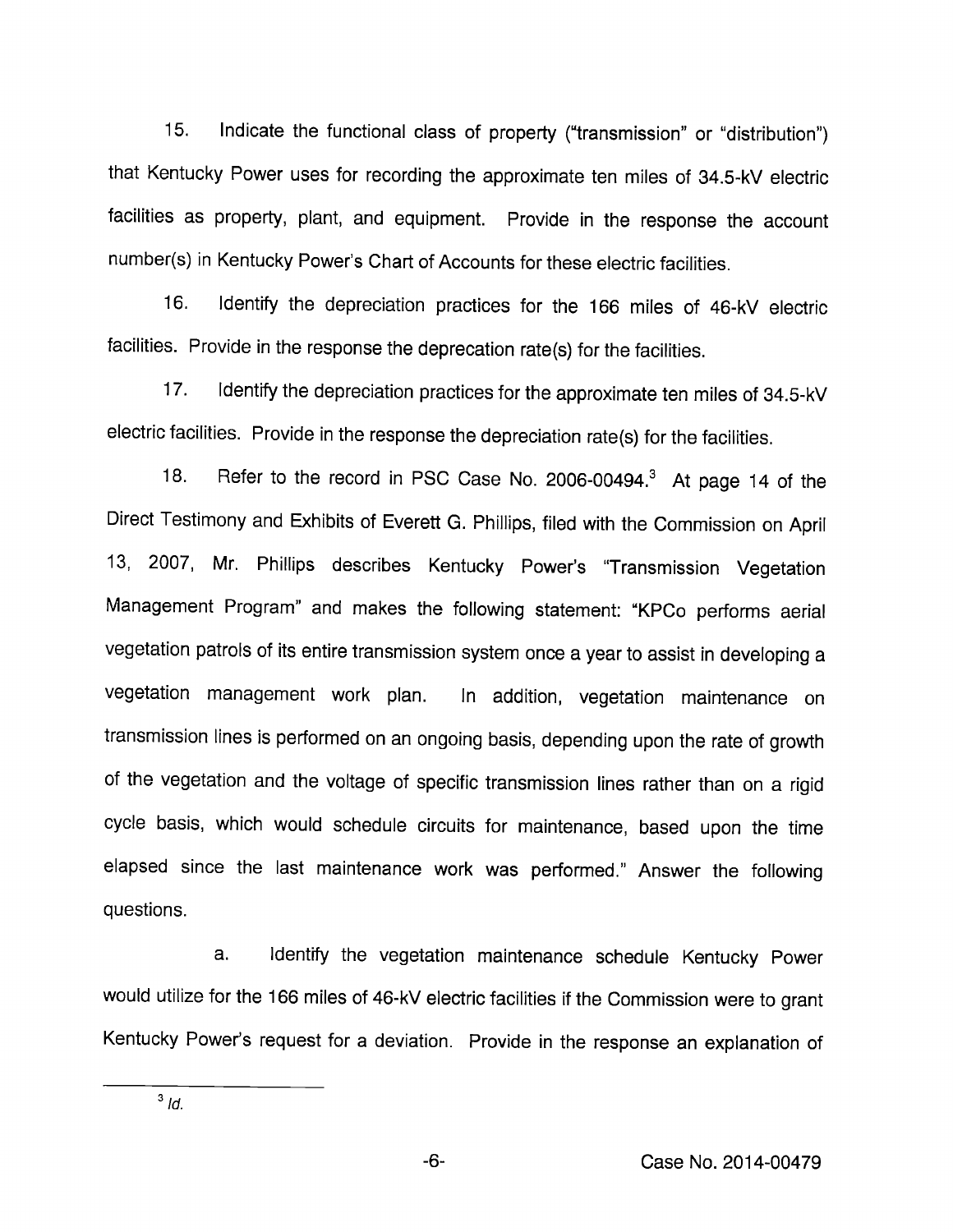whether Kentucky Power plans to synchronize its inspection of these facilities with its vegetation maintenance patrols.

b. identify the vegetation maintenance schedule Kentucky Power would utilized for the approximate ten miles of 34.5-kV electric facilities if the Commission were to grant Kentucky Power's request for a deviation. Provide in the response an explanation of whether Kentucky Power plans to synchronize its inspection of these facilities with its vegetation maintenance patrols.

c. Does Kentucky Power plan to utilize a "rigid cycle basis" for inspecting its 46-kV or 34.5-kV electric facilities if the Commission were to grant Kentucky Power's request for a deviation? If so, explain why. If not, identify and explain the inspection plan.

19. Refer to the record in Case No. 2006-00494.<sup>4</sup> At pages 14 and 15 of the Direct Testimony and Exhibits of Everett G. Phillips, filed with the Commission on April 13, 2007, Mr. Phillips discusses reliability. Has a Regional Reliability Council determined that all or any portions of the 46-kV or 34.5-kV electric facilities are "critical transmission lines of lower voltage," as that phrase is used in Mr. Phillips' testimony? Provide all documentation in support of the response.

> Jeff Derouen Executive Director Puplic Service Commission P.O. Box 615 Frankfort, KY 40602

DATED **MAR 1 8 2015** 

cc; Parties of Record

 $4$  Id.